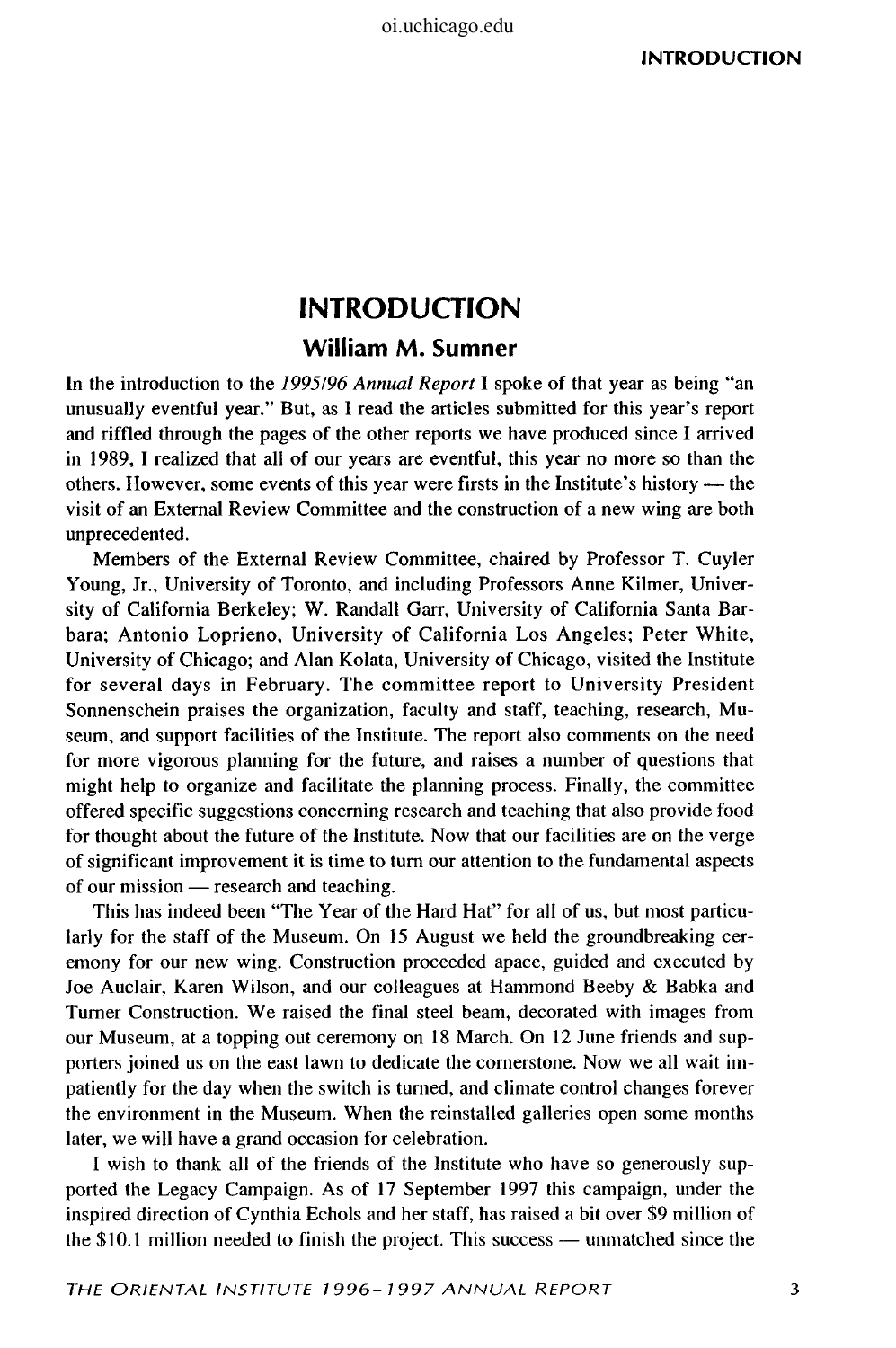## **INTRODUCTION**

founding gifts of the Rockefeller family — gives me confidence that our many friends and members will assure that we easily meet our goal.

Faculty and staff research projects this past year exhibited our customary intensity, high standards, and diversity. At the same time new collaborative analytical programs in materials science and remote sensing were initiated. Archaeologists were in the field at Kestel and Tell Kurdu in Anatolia; in the Western Desert of Egypt; in Israel; in the coastal town of Aqaba, Jordan; at Chogha Bonut in Persia; along the Nile River in the Sudan; and among the terraced fields of Dhamar in Yemen. The staff of the Epigraphic Survey were busily recording the Temple of Amun and involved in a variety of conservation projects. One of the more gratifying of these conservation projects gives new meaning to the term "head hunting." Ray Johnson discovered the long lost head of the Goddess Mut in Cairo. Mut's head was returned to the Colonnade Hall of Luxor Temple and placed back on the shoulders of the goddess. Archaeological analysis and publication projects included work on the great collection of some 12,000 small finds from the Diyala, analysis of flints and bones from Çayönü, and publication of the first report on excavations at Chogha Mish (OIP 101).

The National Endowment for the Humanities renewed support for the *Chicago Assyrian Dictionary* (CAD) and the *Chicago Hittite Dictionary* (CHD) and work on both dictionaries moves along at a smart pace. Additional Research Associates were appointed to accelerate preparation of the Demotic Dictionary. Other projects — the Royal Achaemenid Inscriptions Project, the Afroasiatic Index, and the Materials for the Sumerian Lexicon — continued and made excellent progress. Institute scholars were engaged in other studies on a great variety of topics: Hittite oracle questions, Babylonian medicine and concepts of disease, Neo-Assyrian prosopography, Hittite law, the legal status of women in ancient Egypt, the art of Amenhotep III, astral influences on diseases and remedies in Mesopotamia, and ancient Egyptian magical practices — to cite just a random selection.

Other notable events enlivened our year. The Illinois Association of Museums bestowed its highest award on the Oriental Institute/Chicago Public Schools Collaboration for the World History Curriculum, a program generously funded by the Polk Bros. Foundation. Congratulations to Carole Krucoff and her staff. Professor Emeritus Hans Giiterbock was elected honorary member of the Turkish Academy of Sciences and received an Honorary Doctorate from Ankara University. Peter Dorman stepped down as director of the Epigraphic Survey in order to focus his energies on personal research and teaching. Ray Johnson, Research Associate (Assistant Professor), was appointed to succeed Peter as director of the survey. Ashhan Yener was promoted to Associate Professor and granted tenure. Tim Harrison, Ph.D., a recent NELC graduate in the ancient field, accepted appointment as Assistant Professor at the University of Toronto.

The Research Archives collection surpassed 30,000 items and our electronic publications continued to grow. The Oriental Institute web site was transferred to a more powerful server, thanks to a grant from the University of Chicago Women's Board, and John Sanders redesigned our web page. We recently had over 100,000 connections to our Internet site in one week.